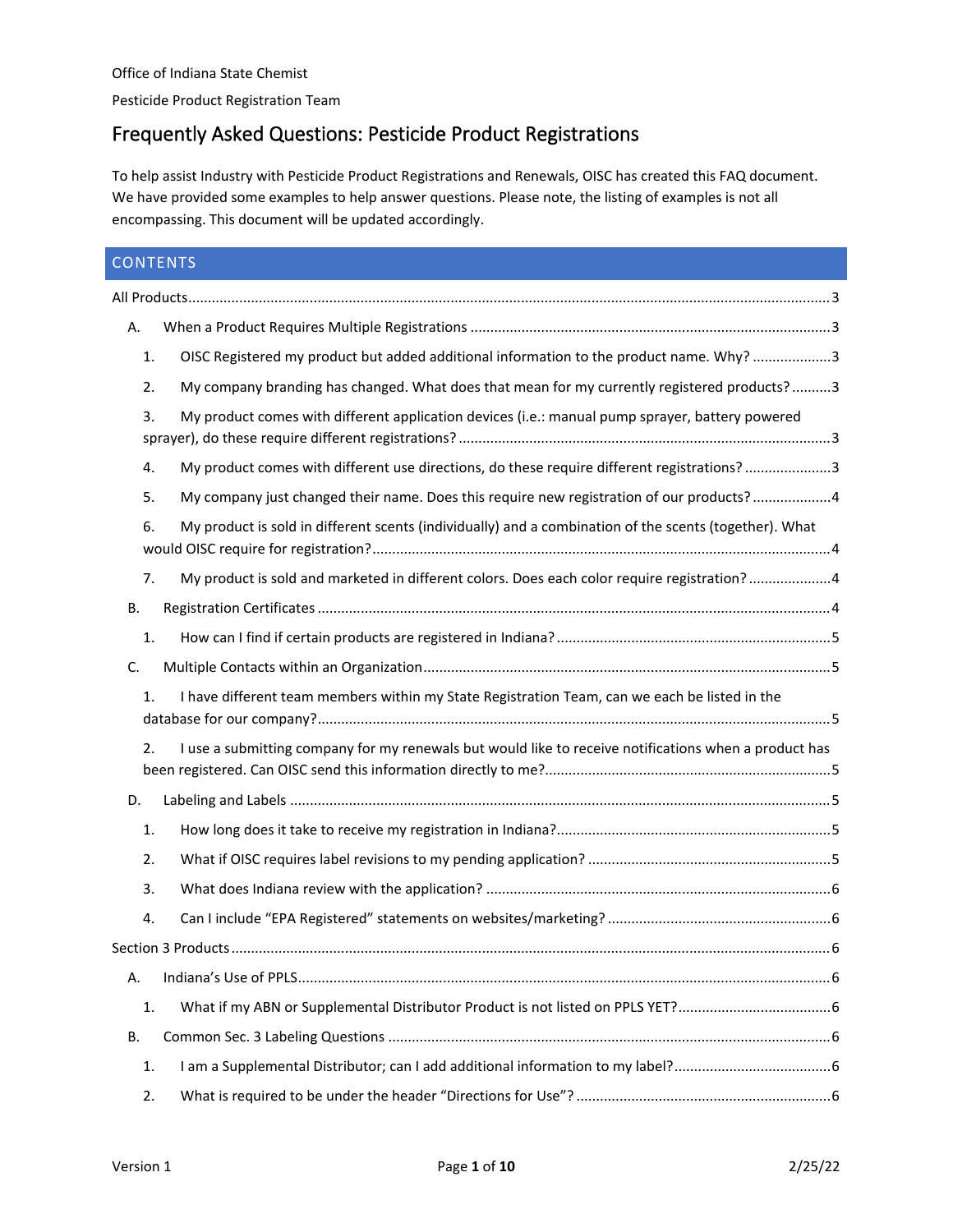Pesticide Product Registration Team My Product is packaged in a kit or co-pack. What are the requirements for this label?.........................7 5. 6. My product includes comparative claims approved by EPA on the master label. Why is OISC requesting  $1.$  $2.$  $A_{1}$  $B<sub>1</sub>$  $C_{1}$  $1.$  $2.$ The company and address of where the device is produced is on the device. Does my company's  $\overline{3}$ .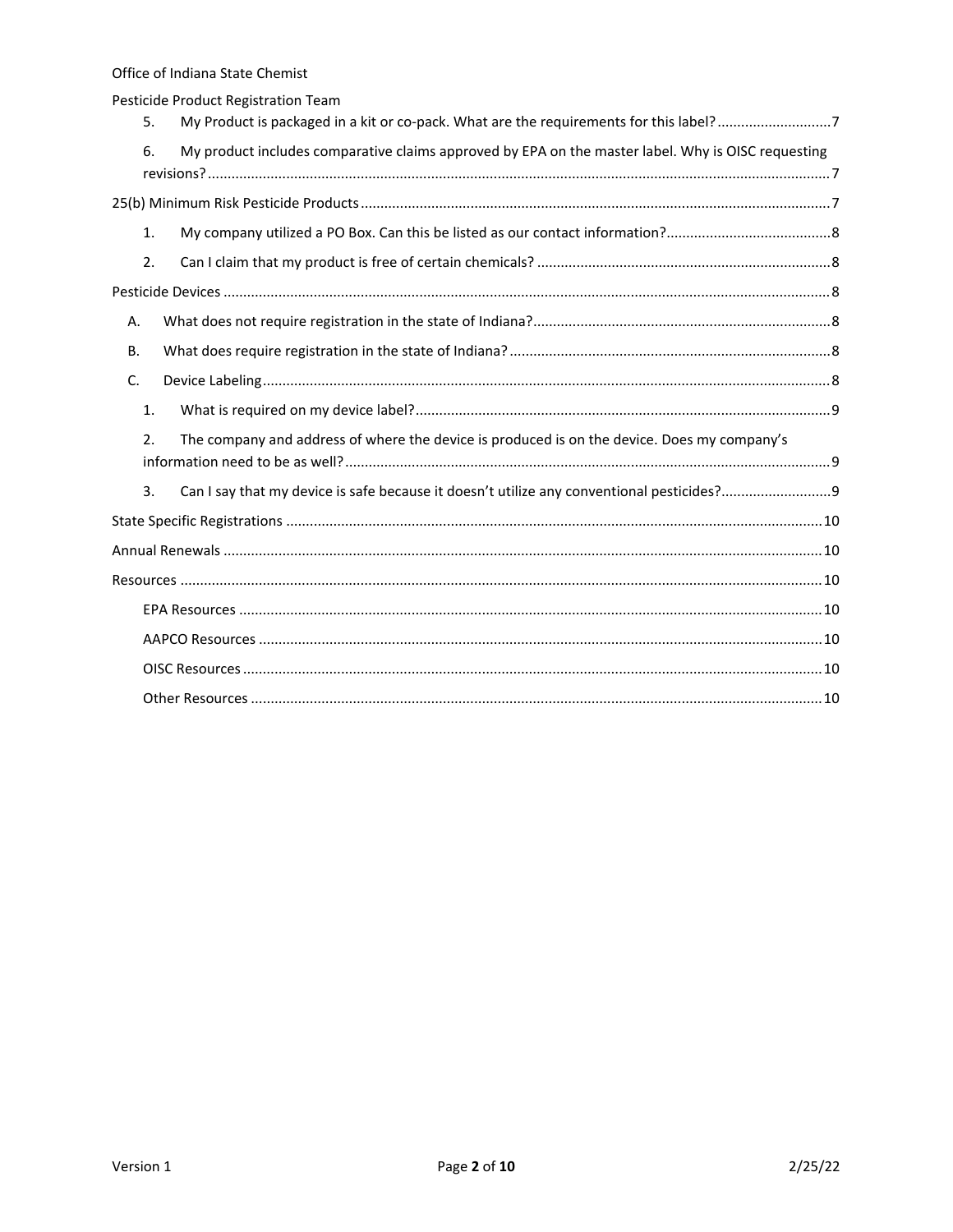#### Pesticide Product Registration Team

### <span id="page-2-1"></span><span id="page-2-0"></span>ALL PRODUCTS

### A. WHEN A PRODUCT REQUIRES MULTIPLE REGISTRATIONS

According to IC 15-16-4-56: "For more than one (1) pesticide product to be considered the same pesticide product, each pesticide product must exhibit the same: (1) product name; (2) registrant name; (3) United States Environmental Protection Agency registration number; (4) labeling, claims, and branding; and (5) ingredient statement."

Please see the "Indiana Pesticide Product Registration Requirements, Products that are Considered Different" document for additional information.

# <span id="page-2-2"></span>1. OISC REGISTERED MY PRODUCT BUT ADDED ADDITIONAL INFORMATION TO THE PRODUCT NAME. WHY?

In order to track the different branding and labeling for a product, OISC may add additional information to the product listing. OISC may add specific branding information, product type information (i.e.: insecticide, ready-to-use)

# <span id="page-2-3"></span>2. MY COMPANY BRANDING HAS CHANGED. WHAT DOES THAT MEAN FOR MY CURRENTLY REGISTERED PRODUCTS?

If your product branding has changed, this may require a new registration in the state of Indiana. This requires a new registration even if the product name listed with EPA does not include this branding. Some examples include:

- a. if your product was previously labeled to include "Bob's Pest Products" but is changing to "BPP".
- b. Your logo has changed from "Bob's Pest Products" to "Bob's Professional Pest Products"
- c. Your branding has changed from "Bob's Pest Products" to "Simple Products"

If the graphic associated with your branding has changed, but the language has not, this may not require new registration.

# <span id="page-2-4"></span>3. MY PRODUCT COMES WITH DIFFERENT APPLICATION DEVICES (I.E.: MANUAL PUMP SPRAYER, BATTERY POWERED SPRAYER), DO THESE REQUIRE DIFFERENT REGISTRATIONS?

Yes. If the application equipment provided with the product differs between different label types, this would require multiple registrations.

# <span id="page-2-5"></span>4. MY PRODUCT COMES WITH DIFFERENT USE DIRECTIONS, DO THESE REQUIRE DIFFERENT REGISTRATIONS?

Yes. If the product has different use directions provided with different marketplace labels, this will require multiple registrations. Some examples of what would require different registrations include:

- a. One label was a concentrate that directs the user to connect to a hose and another label was a concentrate that directs the consumer to mix in a watering can.
- b. A product packaged specifically to refill another container would also require registration.
- c. One label is identified for homeowner use, the other for professional use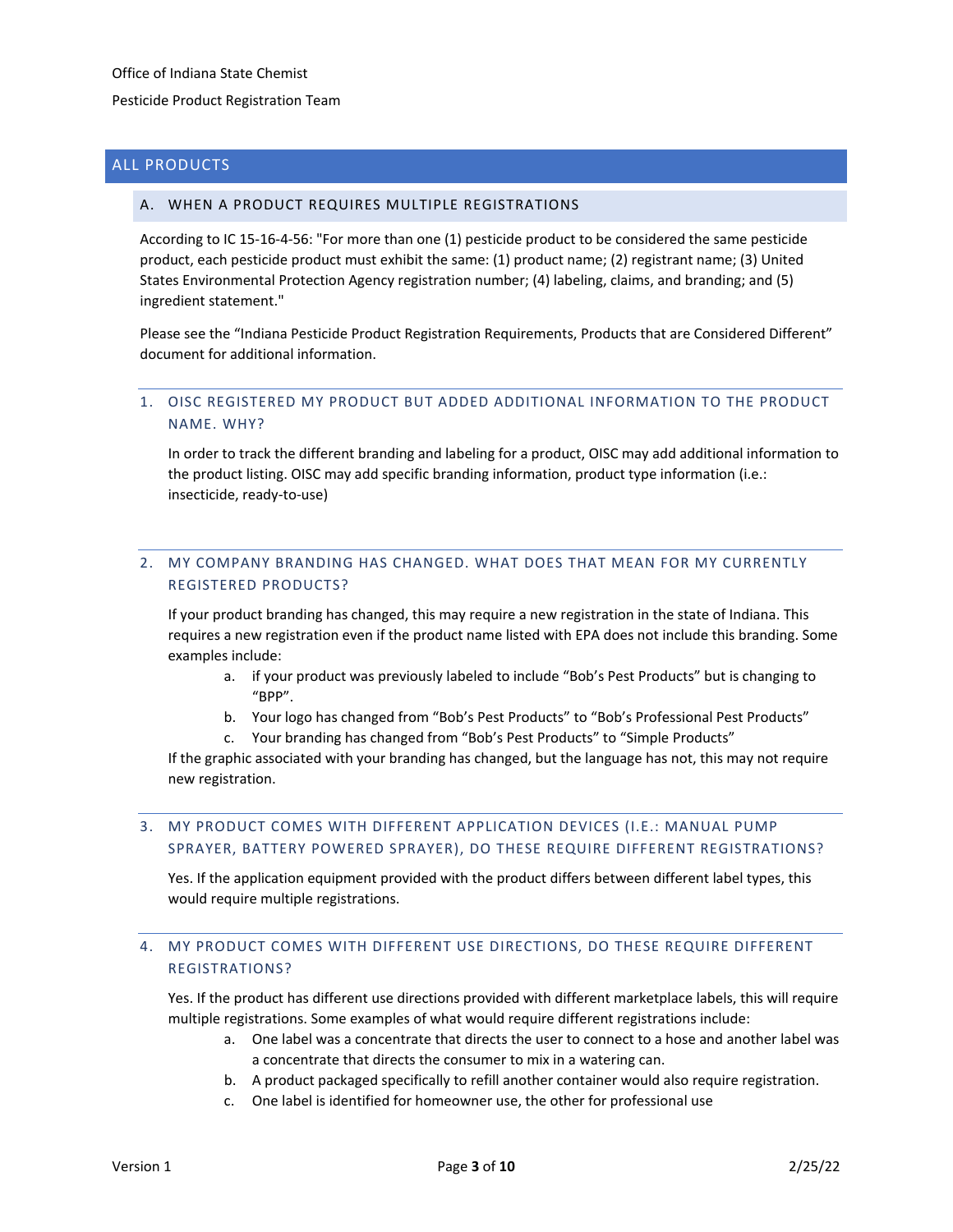Pesticide Product Registration Team

If the difference is only the Storage and Disposal, this does not require multiple registrations, but all versions should be provided to the state.

# <span id="page-3-0"></span>5. MY COMPANY JUST CHANGED THEIR NAME. DOES THIS REQUIRE NEW REGISTRATION OF OUR PRODUCTS?

Yes, any change in the company name requires new registration. Some examples include:

- a. Change from LLC to INC
- b. Inclusion of a DBA
- c. Change from one company to another

### <span id="page-3-1"></span>6. MY PRODUCT IS SOLD IN DIFFERENT SCENTS (INDIVIDUALLY) AND A COMBINATION OF THE SCENTS (TOGETHER). WHAT WOULD OISC REQUIRE FOR REGISTRATION?

OISC would require each scent to be registered individually and the combination of scents to be registered as a co-pack. If one scent is sold individually and in a three pack (with the same DFU), these would not require different registrations.

Additional examples of co-packs that requires registration is when a pesticide product is packaged with non-pesticide products, or two different products are packaged together.

# <span id="page-3-2"></span>7. MY PRODUCT IS SOLD AND MARKETED IN DIFFERENT COLORS. DOES EACH COLOR REQUIRE REGISTRATION?

Yes, if your product is sold and marketed in different colors it would require registration in Indiana. If your product is sold in different colors but is not marketed for the different colors, these would not require different registrations.

An example of marketing different colors would include - A device that is sold in white and black. The container labeling for the device specifies the color and/or the supplemental marketing (i.e.: online websites) allow for the consumer to purchase a specific color.

An example of not marketing different colors would be when a color selection would vary. An example of online marketing language for a product that would not require different colors to be registered would say something like "colors vary" or "different colors provided by random selection". In a retail setting, this would happen where the labeling does not clearly identify the different colors.

An instance where different colors would not require registration is if the products are custom made. If this is specific to your products, we recommend that you request confirmation on what requires registration.

### <span id="page-3-3"></span>B. REGISTRATION CERTIFICATES

OISC does not mail pesticide product registration certificates. However, the applicant will receive an automated e-mail from our database when the product has been registered or renewed. After registration, the product can be legally sold, distributed, or used within the state of Indiana.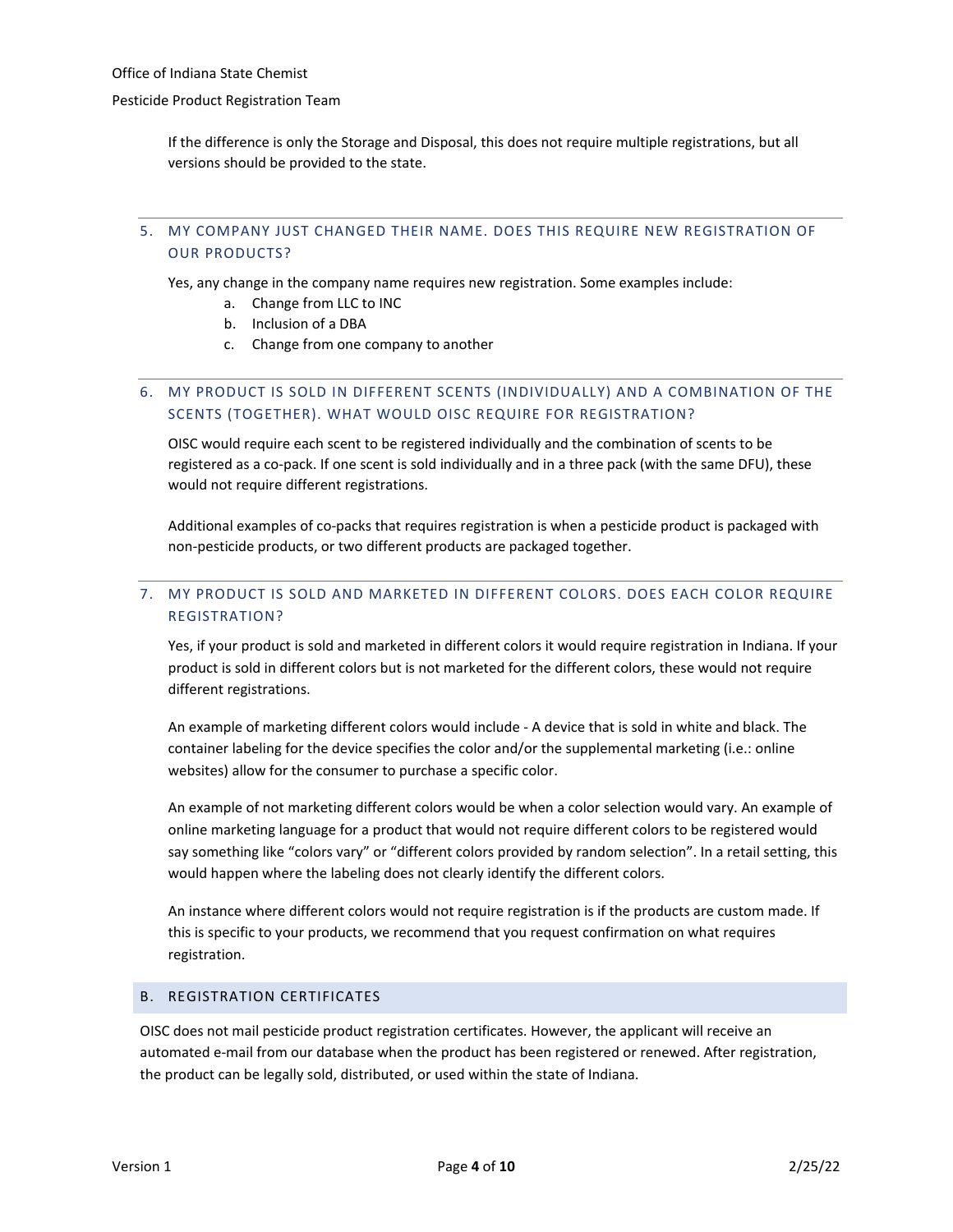<span id="page-4-0"></span>Pesticide Product Registration Team

1. HOW CAN I FIND IF CERTAIN PRODUCTS ARE REGISTERED IN INDIANA?

Registered products can be searched through either:

- [http://npirspublic.ceris.purdue.edu/state/state\\_menu.aspx?state=IN](http://npirspublic.ceris.purdue.edu/state/state_menu.aspx?state=IN)
- <https://www.inplants.oisc.purdue.edu/USAPlantsIN/ProductRegFSA/BrandSearch.aspx>

### <span id="page-4-2"></span><span id="page-4-1"></span>C. MULTIPLE CONTACTS WITHIN AN ORGANIZATION

# 1. I HAVE DIFFERENT TEAM MEMBERS WITHIN MY STATE REGISTRATION TEAM, CAN WE EACH BE LISTED IN THE DATABASE FOR OUR COMPANY?

OISC can only list one contact for each account. We recommend utilizing a shared team email (like statereg@company.com) if you have multiple people connected to an account.

# <span id="page-4-3"></span>2. I USE A SUBMITTING COMPANY FOR MY RENEWALS BUT WOULD LIKE TO RECEIVE NOTIFICATIONS WHEN A PRODUCT HAS BEEN REGISTERED. CAN OISC SEND THIS INFORMATION DIRECTLY TO ME?

OISC can only utilize one email/contact per account. If you would like the automated emails and renewal information to go directly to the registrant (and not the submitter), the submitter information should not be included on the application. It is also recommended that a cover letter is included identifying the correct path of contact.

### <span id="page-4-5"></span><span id="page-4-4"></span>D. LABELING AND LABELS

### 1. HOW LONG DOES IT TAKE TO RECEIVE MY REGISTRATION IN INDIANA?

Prior to COVID, a Section 3 registration would take 3-6 months, a device or 25(b) would take 9-12 months. A product must be registered with the state before any manufacturing, distribution, use, or sale happens within the state.

The "COVID Product Registration Policy" was first provided in 2021. This policy has recently been updated and will expire July 1, 2022.

### <span id="page-4-6"></span>2. WHAT IF OISC REQUIRES LABEL REVISIONS TO MY PENDING APPLICATION?

If labeling revisions are identified during the review process, the registrant is expected to make the changes and submit revisions by a provided deadline.

If revisions are not provided, the application will be denied.

We recommend that registrants plan accordingly with enough time to obtain state registration prior to printing labels. If labels are printed already, the registrant will be responsible for making sure only the corrected labels are sold/distributed into Indiana.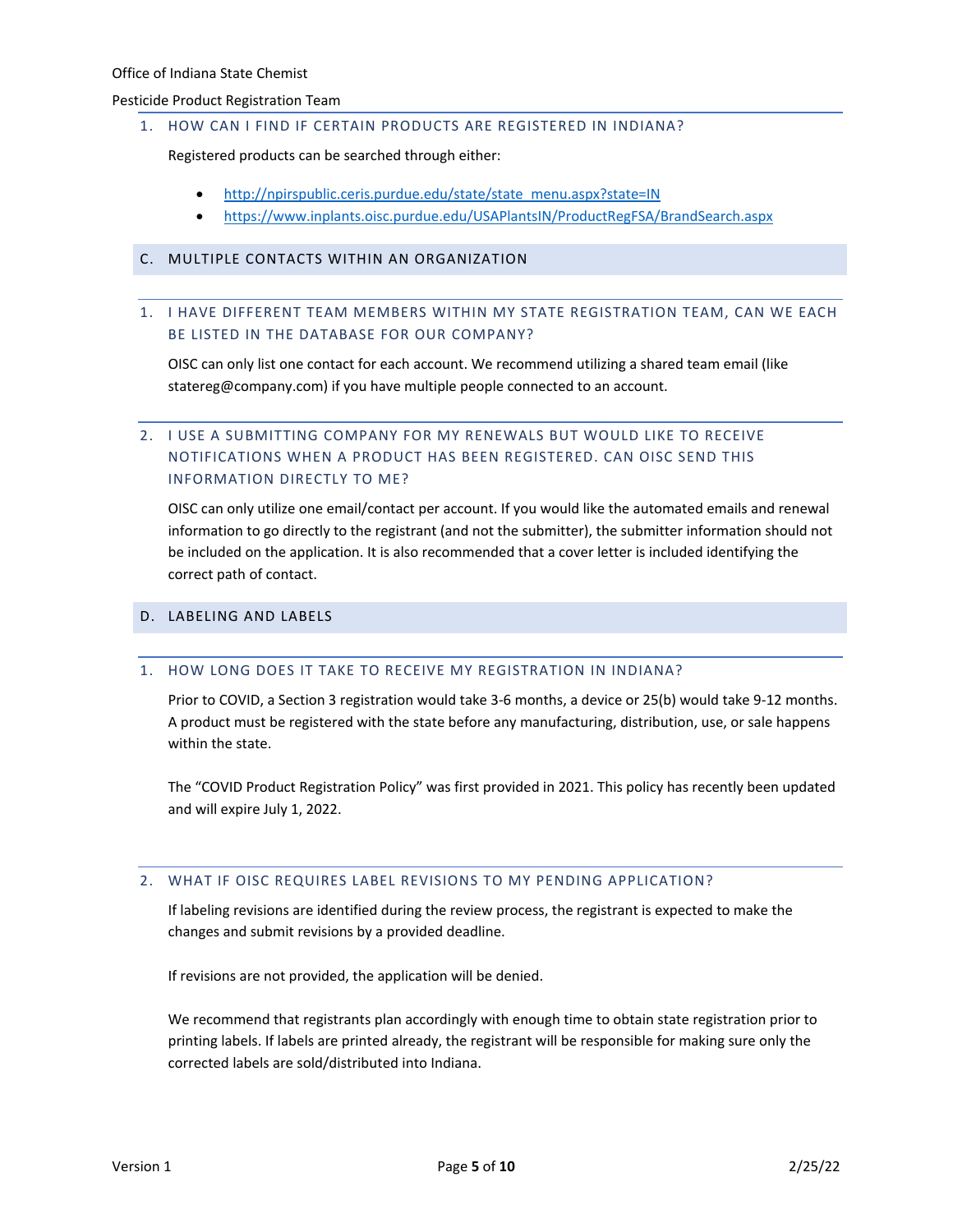<span id="page-5-0"></span>Pesticide Product Registration Team

#### 3. WHAT DOES INDIANA REVIEW WITH THE APPLICATION?

OISC reviews all required documents during the review process. OISC may also review product claims available through additional labeling (ie. online marketing, sale sites, etc.).

#### <span id="page-5-1"></span>4. CAN I INCLUDE "EPA REGISTERED" STATEMENTS ON WEBSITES/MARKETING?

As defined in FIFRA Section 2(q)(1)(A) a pesticide is misbranded if its labeling (including websites or advertisements) bears any statement, design or graphic representation which is false or misleading.

EPA's regulation, at 40 CFR 156.10(a)(5) provides examples of statements that are considered to be misbranded, such as:

Any statement directly or indirectly implying that the pesticide or device is recommended or endorsed by an agency of the Federal Government.

Inclusion of the EPA symbol, inclusion of federal registration, may be considered misbranded.

### <span id="page-5-2"></span>SECTION 3 PRODUCTS

### <span id="page-5-3"></span>A. INDIANA'S USE OF PPLS

Products must be found in [EPA's Pesticide Product and Label System \(PPLS\)](https://iaspub.epa.gov/apex/pesticides/f?p=PPLS:1) prior to being registered with the state of Indiana. This means that an ABN must be listed and a Supplemental Distributor Product (by searching for the full EPA Reg. No.) must be available.

#### <span id="page-5-4"></span>1. WHAT IF MY ABN OR SUPPLEMENTAL DISTRIBUTOR PRODUCT IS NOT LISTED ON PPLS YET?

For an ABN, proof of submission to EPA is required. For a Supplemental Distributor Product, an 8570-5 form, that is stamped by EPA is required. Proof should be submitted with the label via email to [pestproducts@groups.purdue.edu](mailto:pestproducts@groups.purdue.edu) or uploaded into ALSTAR if it is not readily available on EPA's PPLS site.

#### <span id="page-5-5"></span>B. COMMON SEC. 3 LABELING QUESTIONS

When reviewing Section 3 labels, OISC utilizes EPA guidance documents and websites, as well as applicable rules and regulations (federal and state).

### <span id="page-5-6"></span>1. I AM A SUPPLEMENTAL DISTRIBUTOR; CAN I ADD ADDITIONAL INFORMATION TO MY LABEL?

40 CFR 152.132 outlines the specifics about what a supplemental distributor can and cannot do.

For example, the 40 CFR does not allow the supplemental distributor to add graphics that are not on the master label. If you have images (such as scents, pests, use locations, etc.) these must first be identified on the master label.

<span id="page-5-7"></span>2. WHAT IS REQUIRED TO BE UNDER THE HEADER "DIRECTIONS FOR USE"?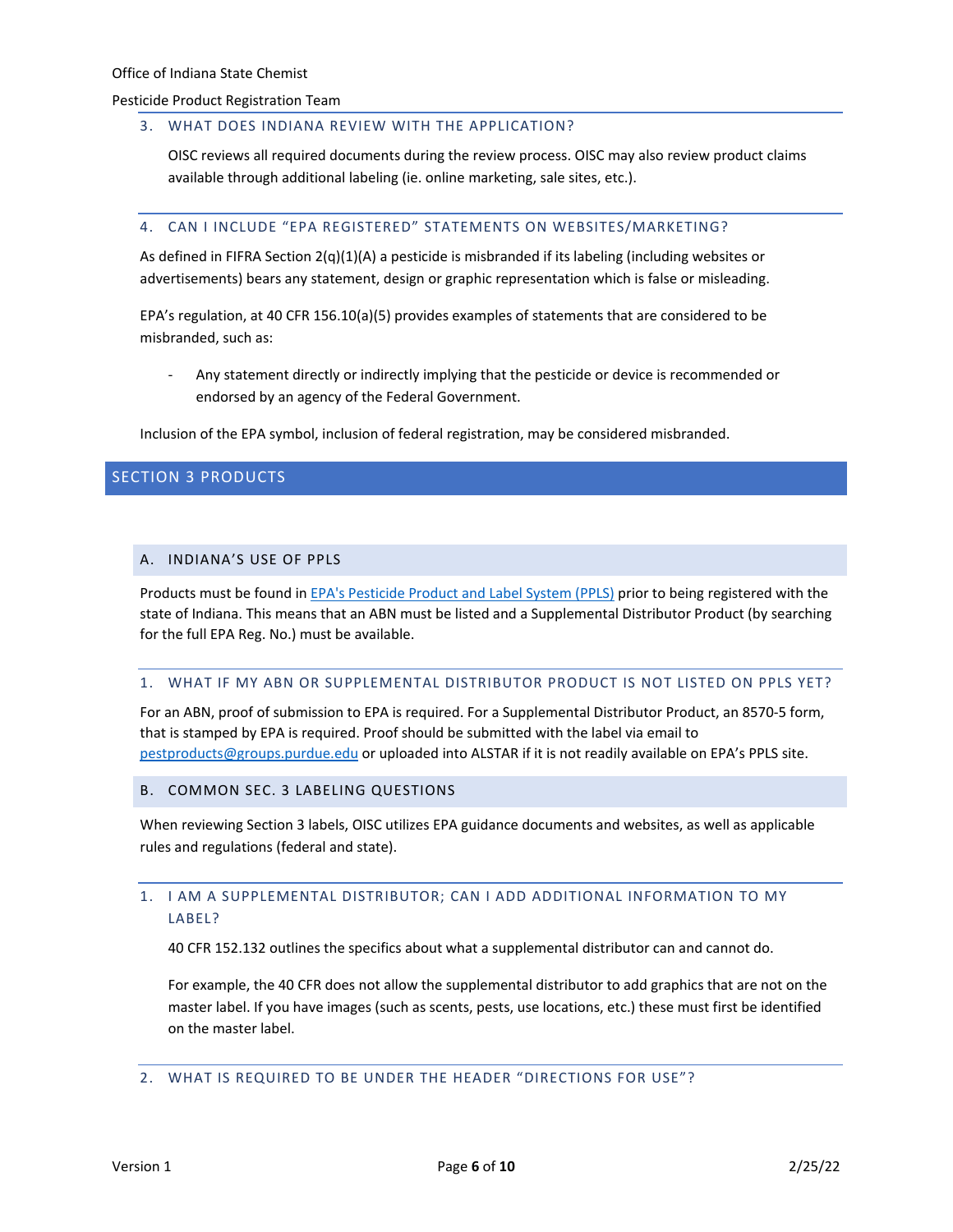#### Pesticide Product Registration Team

Directions for Use (DFU) requirements are included in 40 CFR 1560.10(i). This provides detailed information about the placement of the DFU on the label and what is required under the DFU header (156.10.i.2).

If your label does not include the elements of the DFU under the appropriate header, revisions will be required.

# <span id="page-6-0"></span>5. MY PRODUCT IS PACKAGED IN A KIT OR CO-PACK. WHAT ARE THE REQUIREMENTS FOR THIS LABEL?

When submitting a kit or co-pack to OISC, all elements of the labeling must be included in one PDF. This includes outer packaging and any packaging that is on individual containers.

A supplemental distributor product can be a kit or co-pack only if the specific details for the package are identified on the basic's master label as submitted to EPA and available on EPA's PPLS site.

### <span id="page-6-1"></span>6. MY PRODUCT INCLUDES COMPARATIVE CLAIMS APPROVED BY EPA ON THE MASTER LABEL. WHY IS OISC REQUESTING REVISIONS?

Per the EPA Label Review Manual, "The claim should not be presented in an overly large font, such that the claim is set in a font type no larger than that of the Signal Word on the label. Furthermore, the claim should not be presented with heavily bolded or highlighted type or use coloring to cause the claim to excessively stand out over the rest of the labeling text. The format of the claim should not be in such a way that is causes greater attention than other required precautionary labeling on the label." (LRM Chapter 12.4.V.B)

Per EPA's Labeling Q&A Site, LC21-1208; 10/14/21, "claims such as "free of [active ingredient]" or "contains no [active ingredient]" may constitute misbranding and may need to be removed. EPA is concerned that users might understand these types of statements to be safety claims. This could give users the impression that products without a certain active ingredient are safe or safer than products with the active ingredient, which may be false or misleading. Safety claims are considered false or misleading statements that constitute misbranding under 40 CFR 156.10(a)(5)(ix) and (x). Misleading comparative claims about the safety of the product versus other products also constitute misbranding under 40 CFR 156.10(a)(5)(iv) and (vii). These claims are therefore disallowable under FIFRA sections  $2(q)(1)(A)$  and  $12(a)(1)(E)$ .

Consumers can readily determine if a pesticide product contains an active ingredient (e.g., DEET) by reviewing the active ingredients listed on the front panel of the label in accordance with 40 CFR 156.10(g). Because all active ingredients must be listed, the absence of an active ingredient in the ingredient statement would indicate it is not in the product."

# <span id="page-6-2"></span>25(B) MINIMUM RISK PESTICIDE PRODUCTS

OISC references all [AAPCO](https://aapco.org/2015/07/02/fifra-25b-workgroup/) guidance documents for 25(b) minimum risk products when reviewing and registering 25(b) products. We strongly recommend that you review and comply with all AAPCO 25(b) guidance prior to submitting an application.

Products must comply with [EPA's Minimum Risk Conditions](https://www.epa.gov/minimum-risk-pesticides/conditions-minimum-risk-pesticides) and [EPA's Final Rule](https://www.federalregister.gov/documents/2015/12/28/2015-32325/pesticides-revisions-to-minimum-risk-exemption)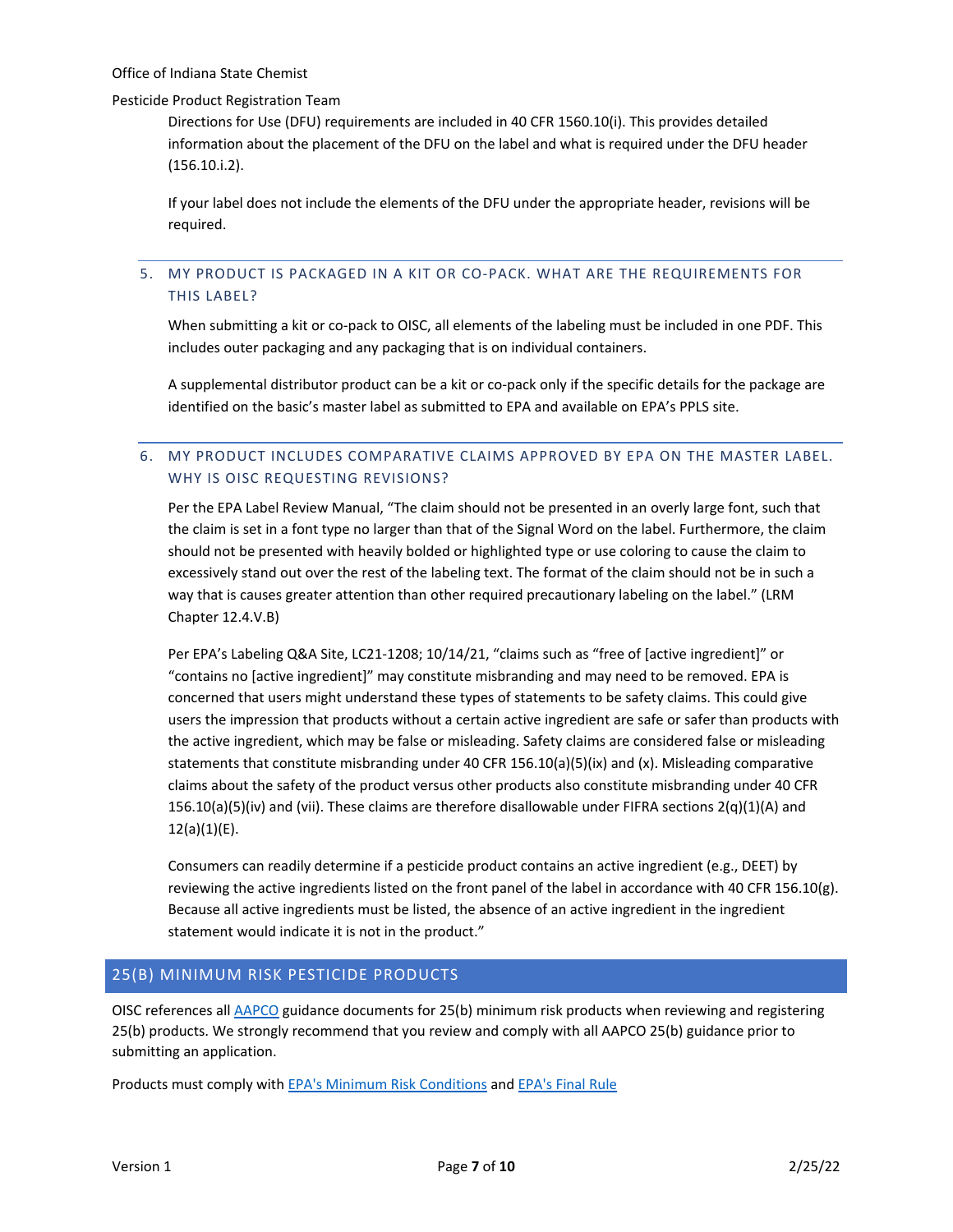<span id="page-7-0"></span>Pesticide Product Registration Team

#### 1. MY COMPANY UTILIZED A PO BOX. CAN THIS BE LISTED AS OUR CONTACT INFORMATION?

According to 40 CFR 152.25(f)(3)(iii), the registrant is required to include the name of company and contact information that includes street address, ZIP code and telephone number.

### <span id="page-7-1"></span>2. CAN I CLAIM THAT MY PRODUCT IS FREE OF CERTAIN CHEMICALS?

No. For further information, please review the "25(b) Claims about the Absence of an Ingredient" document on the AAPCO website. OISC also includes information about the absence of ingredient claims within the Audit Letter Update, as provided on the OISC Pesticide Products website. EPA confirmed that the Questions and Answer LC21-1208; 10/14/21 aligns with 25(b) products as well.

# <span id="page-7-2"></span>PESTICIDE DEVICES

Any device that makes pesticidal claims requires registration as a device in the state of Indiana. Pesticidal Devices are registered based on Labeling and Marketing. OISC can help determine which devices and device components require registration prior to the submission of the applications.

### <span id="page-7-3"></span>A. WHAT DOES NOT REQUIRE REGISTRATION IN THE STATE OF INDIANA?

OISC does not register simple mechanical devices, such as: barriers, traps, or adhesives, or other simple contrivances. As examples, the following are exempt from registration

- Snap traps for mice
- Glue traps for insects
- Fabric barriers for weeds

A pheromone trap is exempt from registration when the purpose of the trap is for monitoring the number of pests in an area.

#### <span id="page-7-4"></span>B. WHAT DOES REQUIRE REGISTRATION IN THE STATE OF INDIANA?

The above-mentioned products (Devices.A) are not exempt from registration in Indiana when they include a substance (pheromone or food bait). A pheromone trap sold with the purpose of mitigating/removing the pest requires registration in Indiana.

OISC requires the registration of any device that makes a pesticidal claim (outside of those identified above). If your device includes replacement filters or light bulbs that impact the efficacy of the product (ie: HEPA filters, UVC light bulbs), these require their own registration as well.

### <span id="page-7-5"></span>C. DEVICE LABELING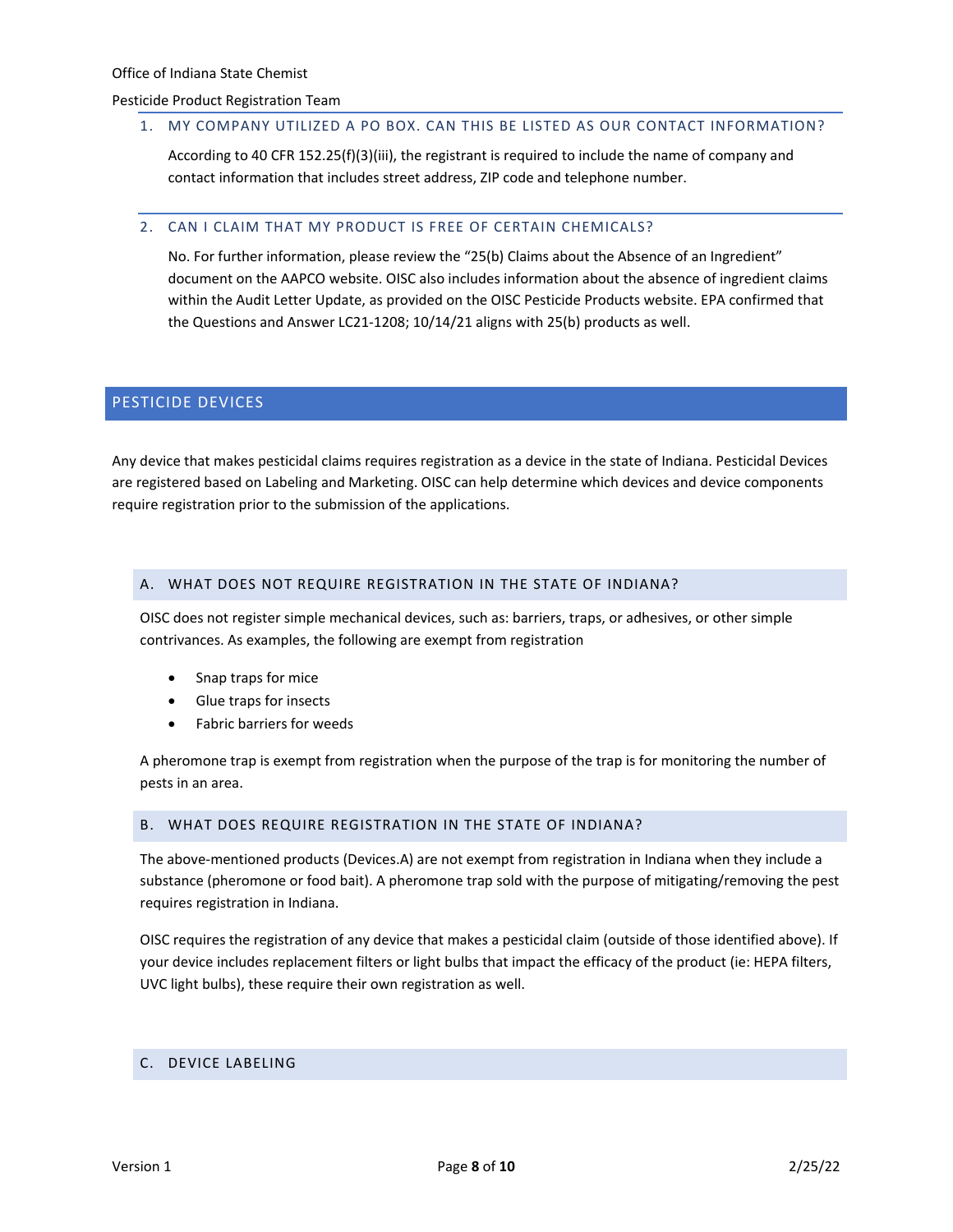Pesticide Product Registration Team

When submitting device labeling to OISC, it should be submitted as a single text- searchable PDF. Elements to include would be 1) outer packaging, 2) user manuals (including: directions for use, precautionary statements, instructions), 3) any images that appear on the device itself (EPA Est. Number, warning stickers, etc)

### <span id="page-8-0"></span>1. WHAT IS REQUIRED ON MY DEVICE LABEL?

40 CFR 156 is titled "Labeling Requirements for Pesticides and Devices". OISC follows the 40 CFR in review of device labeling.

Devices are subject to the labeling requirements of FIFRA section  $2(q)(1)$  and 40 CFR Part 156.

Under FIFRA section 2(q)(1) a device is considered to be misbranded and subject to enforcement action if:

- the labeling bears any statements, designs, or graphic representations that are false or misleading (see 40 CFR 156.10(a)(5));
- its packaging or wrapping does not conform to standards established pursuant to FIFRA section 25(c)(3) (as of 2010, such standards have yet to be established for devices);
- it is an imitation of, or is offered for sale under the name of another device;
- the label fails to bear the establishment number of the establishment where it was produced;
- any required information is not prominently displayed on the label;
- it lacks adequate directions for use; or
- it lacks an adequate warning or caution statement.

False or misleading elements identified in 40 CFR 156.10(a)(5) apply to pesticide devices.

Required information that must be prominently displayed on the label can be located in 40 CFR 156, as applicable to devices.

According to Indiana Law, the EPA Establishment Number must be on the device itself. The EPA Establishment Number must also be visible at the time of purchase (ie: on the outer box if it is not visible through the container).

# <span id="page-8-1"></span>2. THE COMPANY AND ADDRESS OF WHERE THE DEVICE IS PRODUCED IS ON THE DEVICE. DOES MY COMPANY'S INFORMATION NEED TO BE AS WELL?

According to 156.10.a.1.ii, the name and address for whom the product is produced is required to be on the labeling. The "for whom" is the registrant company information entered into our database.

At a minimum, the "for whom" (company name, address) must be on the outer packaging and any users' manuals.

If the label includes the name and address of the producer (EPA Establishment) and this is different from the registrant, the registrant's name should be qualified with appropriate wording such as "distributed by" or "sold by". These should be in the same section of the label (ie: If the name of the producer is on the device itself, the registrant contact information must also be located here).

# <span id="page-8-2"></span>3. CAN I SAY THAT MY DEVICE IS SAFE BECAUSE IT DOESN'T UTILIZE ANY CONVENTIONAL PESTICIDES?

A pesticide or a device cannot make any safety claims, including statements such as safe, harmless, or nontoxic – with or without the qualifying phrase "when used as directed" (156.10.a.5.ix).